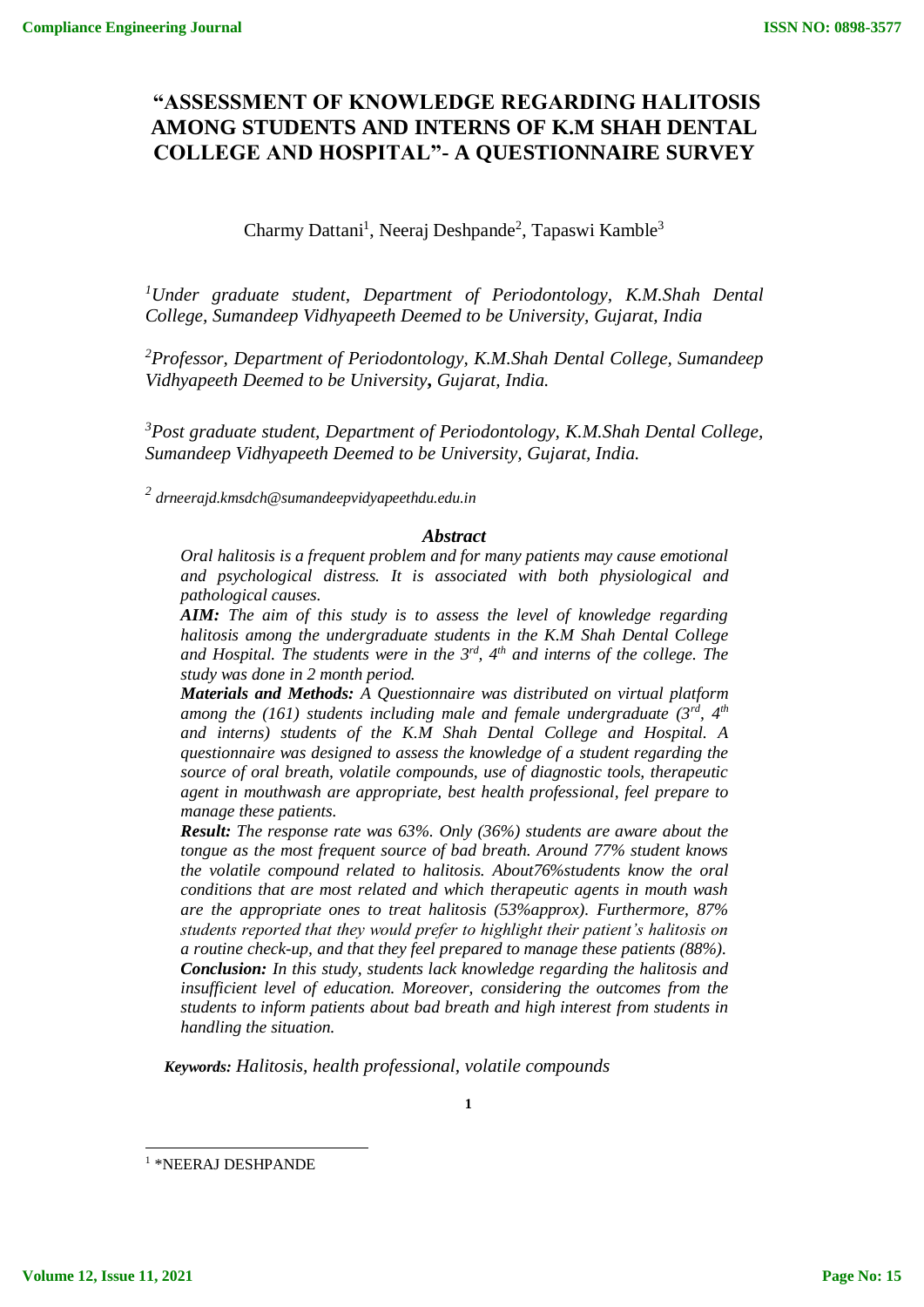### **1. INTRODUCTION**

Halitosis is an unpleasant and frequently offensive odour emanating from one's breath. Other terms are used for this condition: bad breath, foul breath, oral malodour and foetor ex-ore. Halitosis is multifactorial and should involve both oral and non-oral conditions. Over 75% of all cases have an oral origin. The foremost frequent are poor hygiene, tongue coating, periodontal disease and decreased salivary rate. The fundamental process is microbial degradation of organic substrates. Non oral aetiologies of halitosis encompass disturbances of the upper and lower respiratory tract, disorders of the alimentary canal and some systemic diseases, metabolic disorders, some medications and food ingestion. Oral halitosis may be aquite common problem in dental patients. This problem is transitory, and attributed to physiological causes such as: reduced salivary flow during sleeping, but persistent salivary flow is also indicative of oral diseases such as: (caries, periodontitis and gingivitis), or it may be indicative of systemic disease such as: (hiatus hernia, hepatic-cirrhosis and diabetes mellitus).

Even though there is additionally a concern for physical health, the majority of these affected are more worried about the social implications. As a consequence; halitosis usually has relevant psychological effects. When coping with the matter of halitosis or bad breath patients', it is important to differentiate between two terms which are:

(Genuine Halitosis) and (Pseudo Halitosis) (Genuine Halitosis): May be a condition during which the bad breath may be a real problem, this could be diagnosed by either (organoleptic) or (physiochemical) means. (Pseudo Halitosis): Is another condition within which the malodour doesn't exist, but the patient believes that he or she has it.

Halitosis is because of the presence of odorous gases within the air expelled from the oral cavity. Volatile sulphur compounds (VSCs) like hydrogen sulphide, methyl mercaptan, and dimethyl sulphide are the gases that have demonstrated a high correlation with halitosis. These VSCs are mainly produced through the putrefactive activities of the bacteria that are present in the: saliva, the gingival crevicular fluid, the dorsal surface of the tongue, and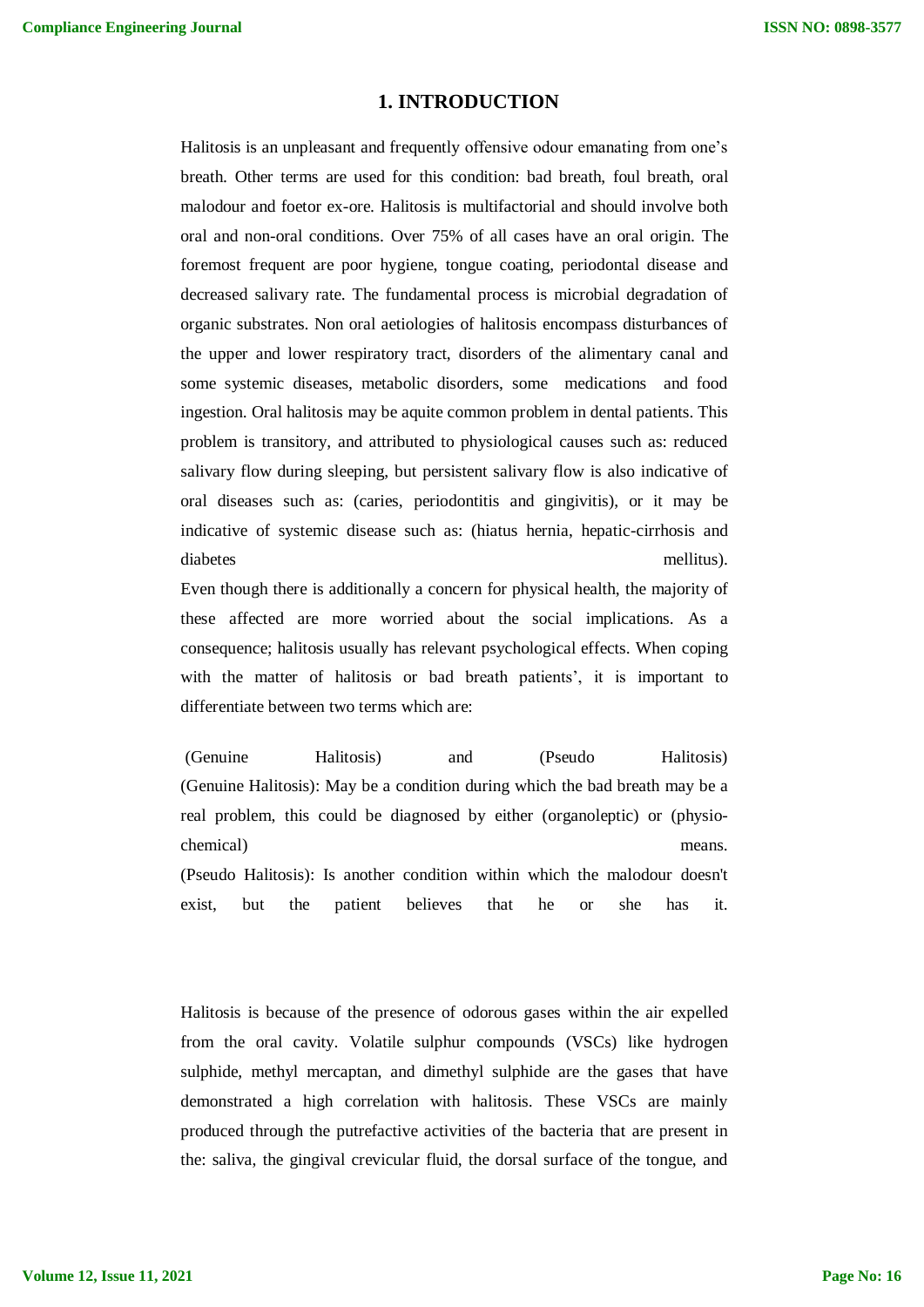other areas. Also halitosis depends on the salivary flow rate: therefore the bad breath is more within the morning or after a period of sleep called "Morning Breath".

During the sleep the salivary flow from the main salivary glands is minimal, favouring the stagnation of food, and therefore the formation of halitosis.

#### **2. Materials and Methods**

The study was conducted in K.M Shah Dental College and Hospital, Sumandeep Vidyapeeth University, Vadodara. A validated questionnaire was distributed among the undergraduate students on a virtual platform due to pandemic situation. Permission for contact details and email-id of all the participants was taken from the respective data. Participants are evaluated by online Google form questionnaire. The questionnaire is formulated in English language. This study includes 161 dental students. The participants were informed about the study via Whatsapp message and asked to fill the questionnaire after obtaining consent. The questionnaire consisting of two sections: the first section (question 1-5) aims at assessing students general Knowledge about halitosis, also enlightens on some aspects about aetiology, diagnosis and treatment. The second section (question 6-10) aims at assessing the students thought on whom the health professional best was qualified to be the first to see the halitosis patients. It also aims at assessing student's attitude when confronted with a non-complaining halitosis patient and assessing students evaluation of the education received. The significance level was determined by Chi-square test (the level of significance was set at  $p<0.05$ ).

#### **3. Results**

In total, 101 questionnaires were collected from a total of 161 students, giving an overall response rate of 63%.

The results are presented in below tables (Annexure 1)

Considering the students level of knowledge on halitosis, 64% participants are not aware about the tongue as the most frequent source of bad breath. Around 77% student knows the volatile compound related to halitosis. About 24% student know the oral conditions that are most related and (53%approx) which therapeutic agents in mouth wash are the appropriate ones to treat halitosis. Approximately 48% participants choose appropriate diagnostic tool to consider

the gold standard for halitosis.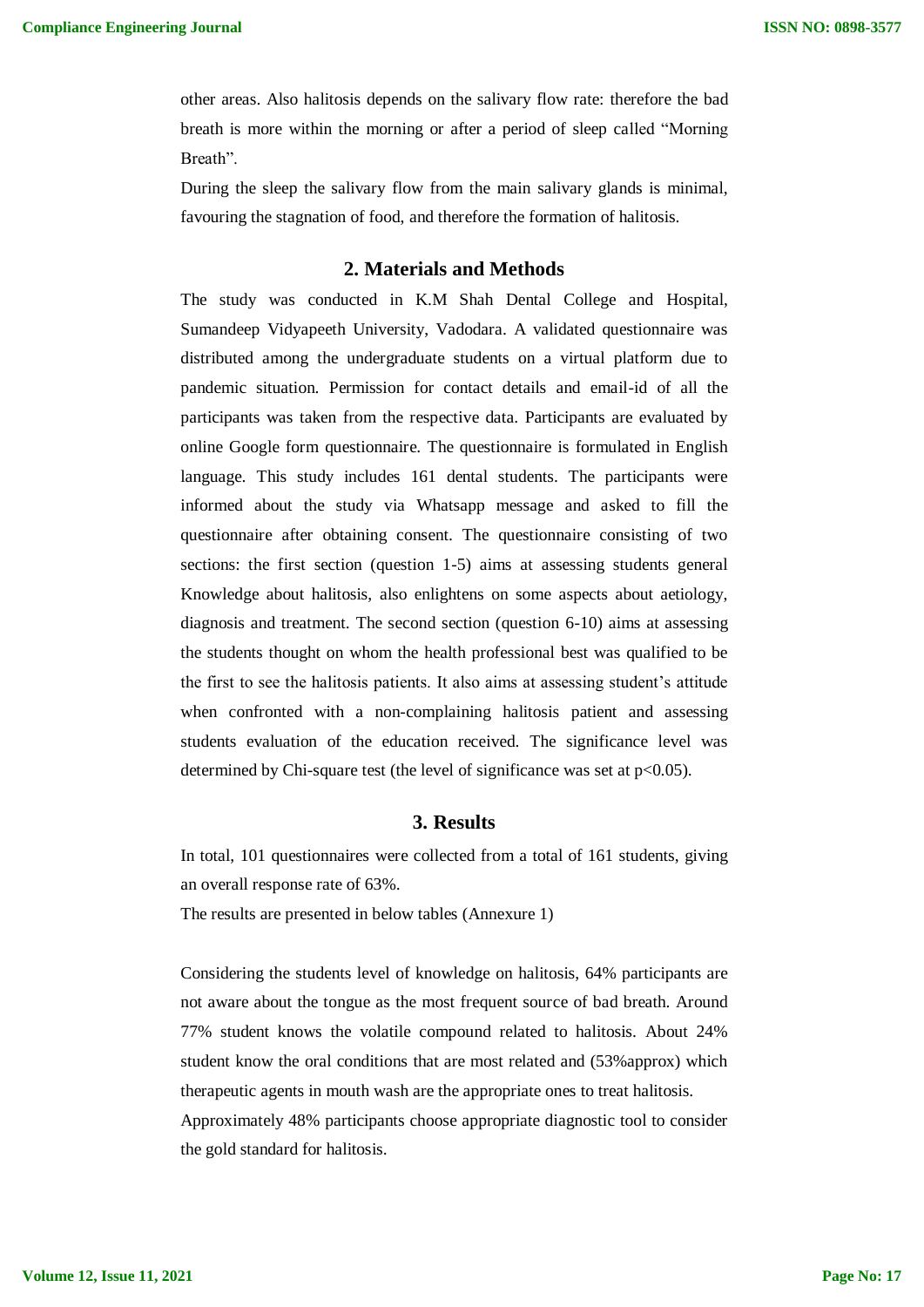In next section, on asking the participants which health professional is qualified to manage a complaining halitosis patient, 82% students prefer dentist.

Furthermore, 86% students reported that they would prefer to highlight their patients' halitosis on a routine check-up, and that they feel prepared to manage these patients (88%). On accounting the students report and assessing the level of education given, 50% students stated that, all in all, teaching time spent on the subject of malodour should be under one hour and (56%) student experience enough knowledge given by the faculty.

#### **4. DISCUSSION**

The main purpose of the study was to understand the knowledge student have and the awareness about the halitosis among them. The overall response rate achieved was above our expectations. A good number of student showed the interest related to the study.

The first section of the questionnaire was mostly focused on the students' knowledge regarding the halitosis. The result was quite disappointing. Review articles clearly indicate that above 75% of the cases have oral origins. Particularly, the Gram-negative bacteria and alkaline pH conditions are associated with volatile sulphur-containing compounds (VSCs) production, such as hydrogen sulphide  $(H_2S)$ , methyl mercaptan  $(CH_3SH)$ , and dimethyl sulphide  $[(CH_3)_2S]$ , generating oral malodour. Moreover gingival sulcus/periodontal pocket is a common site, tongue coating is referred to as the major site for halitosis production.

The question regarding to which active compounds in a mouthwash they would recommend to control halitosis in case of high VSCs and around 97% students were aware with regards to it. Also, 82% students select dentist as a health professional to be approached first, but only48% students opt for organoleptic measurement. So it concludes students knows who is best suitable health professional to work out a patient with bad breath but which diagnostic tool is used they are unaware.

Another highlight of this survey was to find out whether the students would inform their patients of their oral malodour. The majority (86%) students answered yes, so that they can offer treatment and 88% students are ready to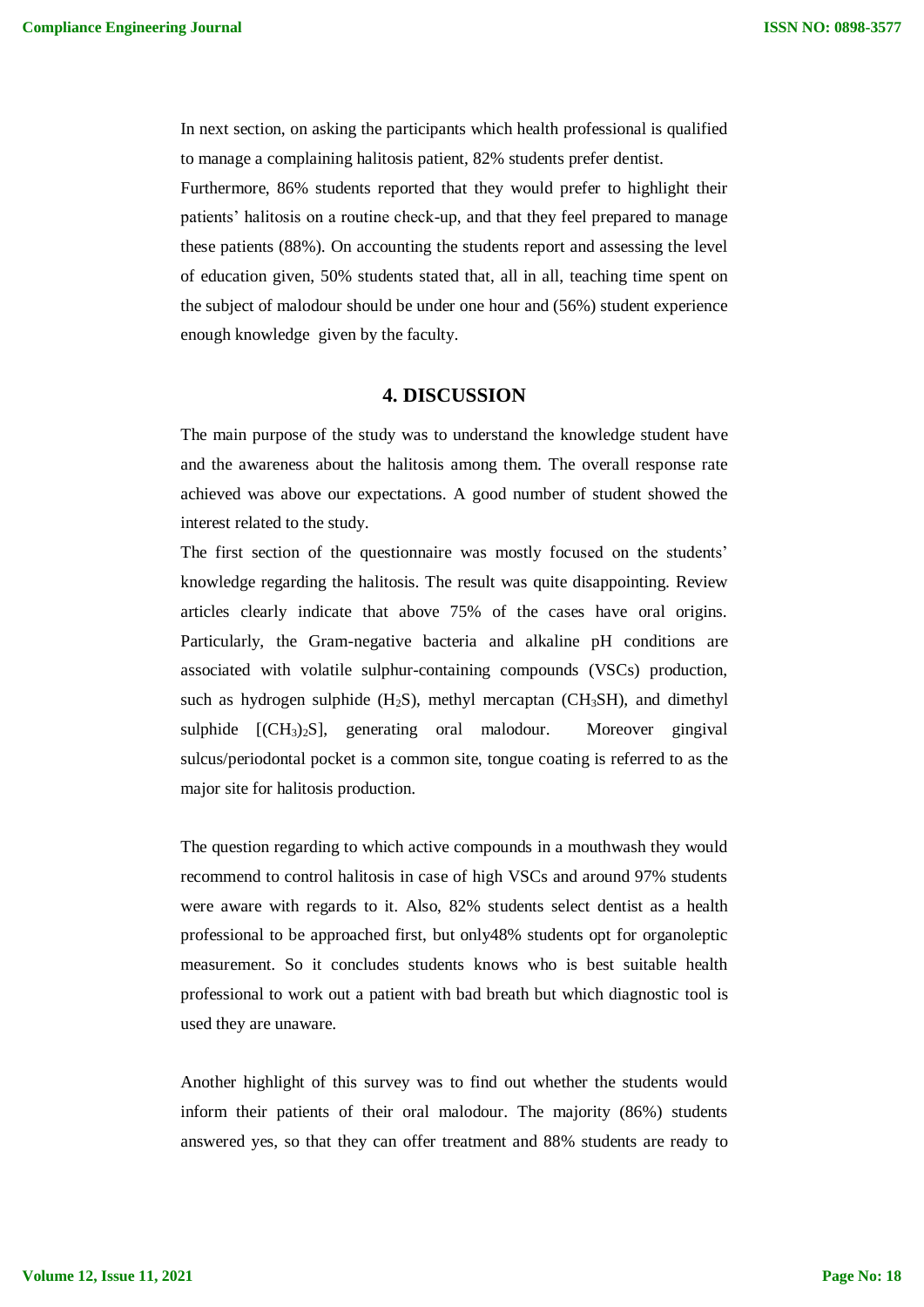tackle such patients with problems of bad breath. When asked about the training or teaching given by the institute is sufficient (50%) and an hour of lecture is sufficient (59%). It is evident that a large section of genuine halitosis patients are not aware of having it. Moreover, halitosis is an indicator of a variety of pathologic conditions, both oral and extra-oral, and its assessment is important to early diagnosis.

Results also show no significant differences between the number of correct answers given about knowledge by students and awareness amongst them. Students are ready to tackle the situation and offer the treatment to the patients

at the right time and make them aware about their bad odour.

This supports the idea that if faculty shows more interest towards this topic on theoretical and practical aspects students can perform better in clinics. And it also seems clear that a period of less than an hour throughout the whole course of studies is not enough to educate and train students to deal with this pathology. The question: "Are dentists being prepared for this challenge?" should be asked in every dental school.

#### **5. Conclusions**

In this study, it showed students' have a lack of data on halitosis and reported an insufficient level of education and training on the topic. People normally, give halitosis a good deal of importance and it will be a manifestation of several diseases. Therefore its early diagnosis seems to be a requirement. The late proliferation of scientific publications and clinical guides about this matter could also be of great assistance to health practitioners. Because the bulk of halitosis causes are oral, dentists should be the first health professionals on screening and managing halitosis in complaining patients. Poor education may result in disclaimer and lack of confidence by dental professionals and unsatisfactory response to patients' needs. So as to counter this, dental schools should be committed to present their students a strong emphasis on this condition. Self evaluation examining could also be a start line.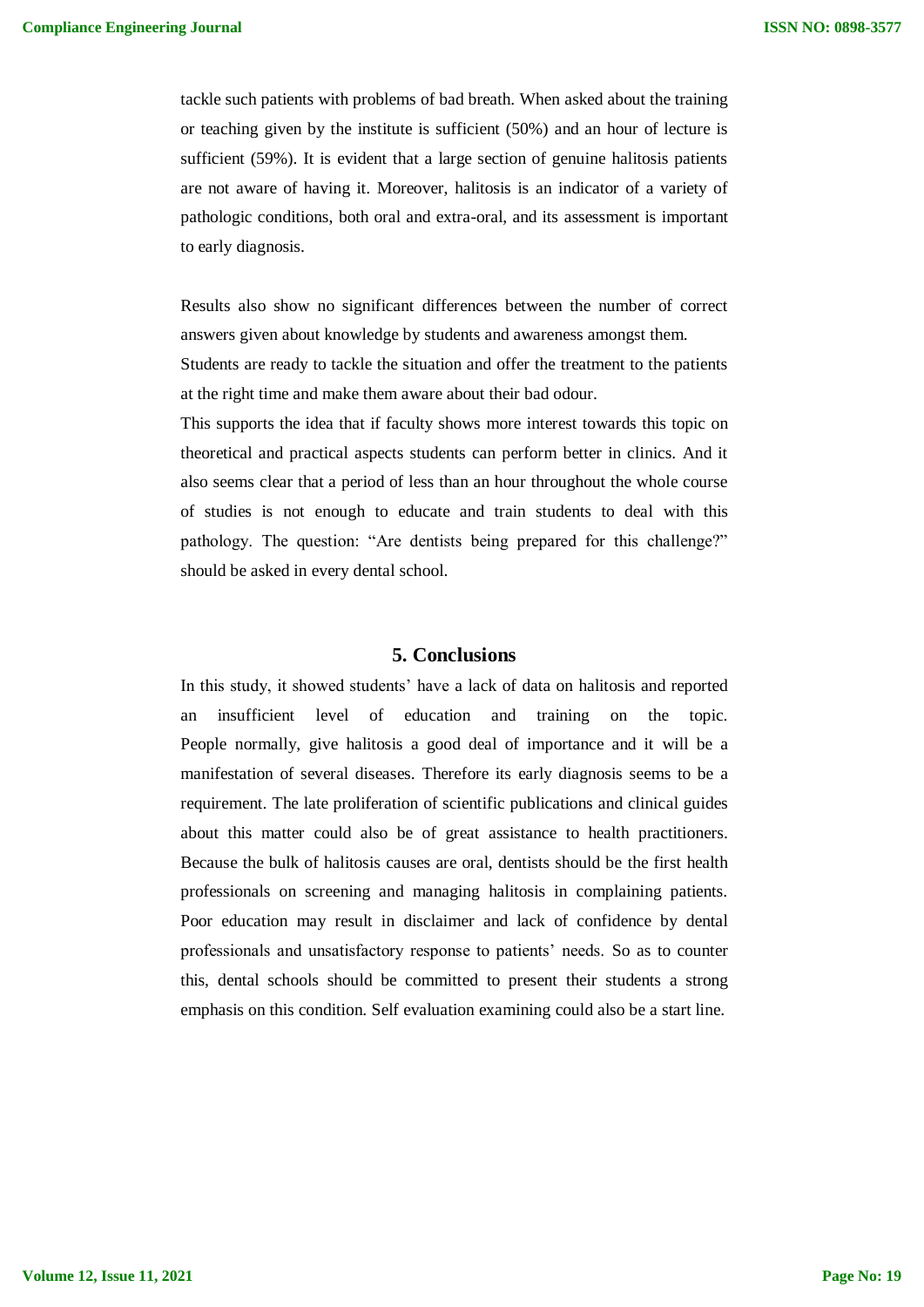### Annexure 1

| Table 1: No of students participated |
|--------------------------------------|
|--------------------------------------|

| S.N. | $\bigcap$ ass | No. of students |
|------|---------------|-----------------|
|      | III BDS       |                 |
|      | IV BDS        |                 |
|      | Intern        |                 |

## **Table 2: SECTION A**

|                 | <b>QUESTION</b>                                                                                          | <b>CLASS</b>   | <b>CORRECT ANSWER</b> | <b>INCORRECT ANSWER</b> |  |
|-----------------|----------------------------------------------------------------------------------------------------------|----------------|-----------------------|-------------------------|--|
| $\mathfrak{1}.$ | Which is the most frequent source of<br>bad breath?                                                      | <b>III BDS</b> | 8(27.6)               | 21(72.4)                |  |
|                 |                                                                                                          | <b>IV BDS</b>  | 18(45)                | 22(55)                  |  |
|                 |                                                                                                          | <b>Intern</b>  | 11(34.4)              | 21(65.6)                |  |
| 2.              | Out of the following volatile<br>compounds, which ones are the most<br>frequently related to halitosis?  | <b>III BDS</b> | 24(82.8)              | 05(17.2)                |  |
|                 |                                                                                                          | <b>IV BDS</b>  | 33(82.5)              | 07(17.5)                |  |
|                 |                                                                                                          | <b>Intern</b>  | 21(65.6)              | 11(34.4)                |  |
| 3.              | The oral conditions that favour most<br>the production of volatile compounds<br>related to halitosis are | <b>III BDS</b> | 04(13.8)              | 25(86.2)                |  |
|                 |                                                                                                          | <b>IV BDS</b>  | 10(25)                | 30(75)                  |  |
|                 |                                                                                                          | <b>Intern</b>  | 11(34.4)              | 21(65.6)                |  |
| 4.              | Which of the following diagnostic<br>tools is considered the gold-standard<br>concerning halitosis?      | <b>III BDS</b> | 14(48.3)              | 15(86.2)                |  |
|                 |                                                                                                          | <b>IV BDS</b>  | 20(50)                | 20(50)                  |  |
|                 |                                                                                                          | <b>Intern</b>  | 15(46.9)              | 17(53.1)                |  |
| 5.              | Which active compounds in a<br>mouthwash would you recommend to<br>reduce volatile sulphur compounds     | <b>III BDS</b> | 18(62.1)              | 11(37.9)                |  |
|                 | (VSCs)?                                                                                                  | <b>IV BDS</b>  | 23(57.5)              | 17(42.5)                |  |
|                 |                                                                                                          | <b>Intern</b>  | 13(40.6)              | 19(59.4)                |  |

**SECTION B**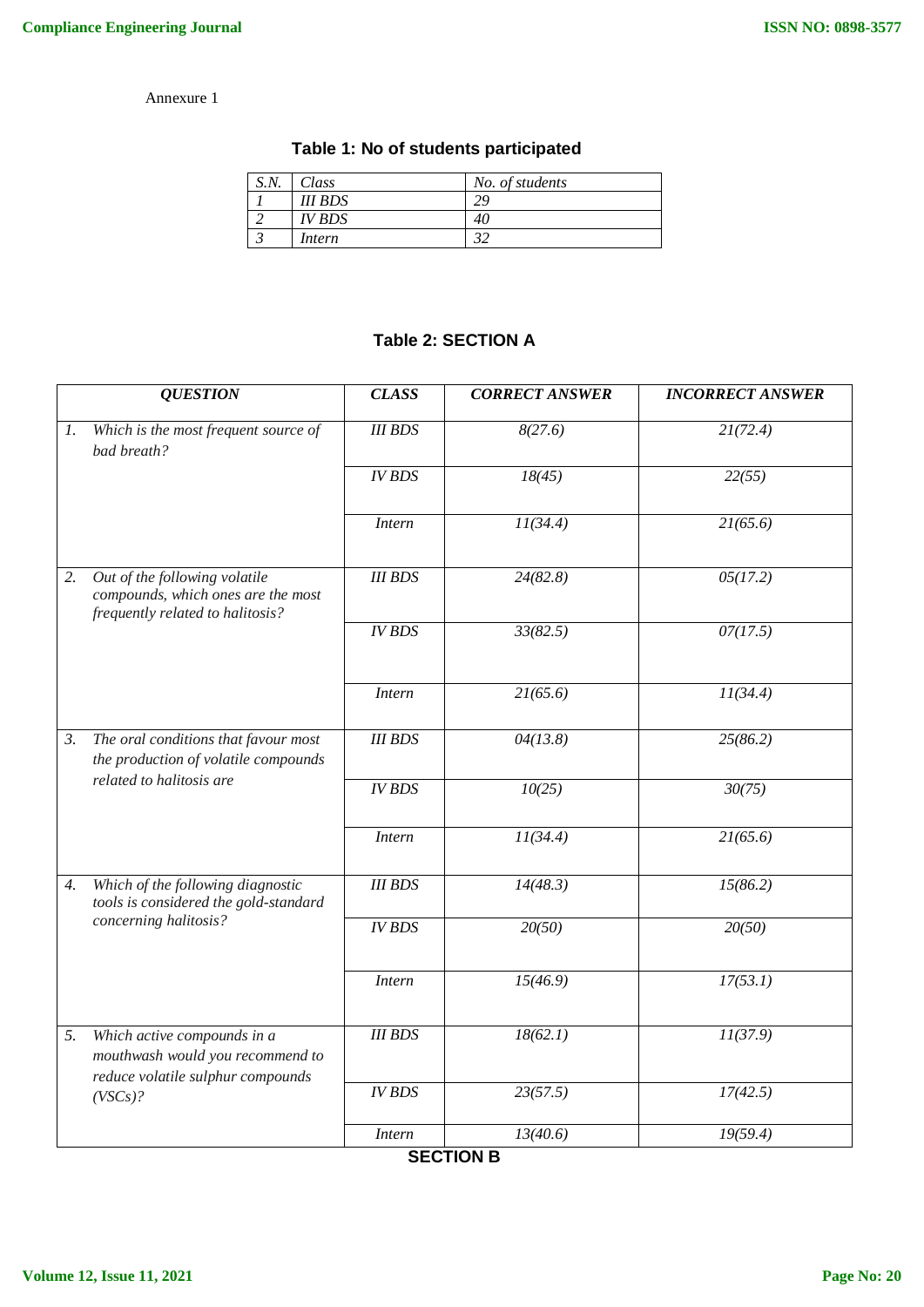| <b>Question</b> |                                                                                                   | <b>Class</b>       | $A(\%)$  | B(%)       | $C(\%)$  | $D(\%)$             | P Value                  |
|-----------------|---------------------------------------------------------------------------------------------------|--------------------|----------|------------|----------|---------------------|--------------------------|
|                 |                                                                                                   |                    |          |            |          |                     | (Chi)<br>square<br>test) |
| 6.              | Which health                                                                                      | <b>III BDS</b>     | 1(3.4)   | 25(86.2)   | 3(10.3)  | O(0)                | 0.046                    |
|                 | professional would                                                                                | <b>IV BDS</b>      | 1(2.5)   | 34(85)     | 2(2.5)   | 3(7.5)              | (Significant)            |
|                 | you say is best                                                                                   |                    |          |            |          |                     |                          |
|                 | qualified to be the                                                                               | <b>Intern</b>      | 4(12.5)  | 24(75)     | 3(9.3)   | $\overline{I(3.1)}$ |                          |
|                 | first to see a                                                                                    |                    |          |            |          |                     |                          |
|                 | patient with bad                                                                                  |                    |          |            |          |                     |                          |
|                 | breath?                                                                                           |                    |          |            |          |                     |                          |
| 7.              | A patient comes to                                                                                | <b>III BDS</b>     | 27(93.1) | 1(3.4)     | O(0)     | 1(3.4)              | 0.021                    |
|                 | a check-up and you                                                                                | <b>IV BDS</b>      | 33(82.5) | 2(5)       | 2(5)     | 3(7.5)              | (Significant)            |
|                 | perceive oral                                                                                     | <b>Intern</b>      | 26(81.3) | 2(6.2)     | 3(9.3)   | 1(3.1)              |                          |
|                 | malodour. You                                                                                     |                    |          |            |          |                     |                          |
|                 | decide to                                                                                         |                    |          |            |          |                     |                          |
|                 |                                                                                                   |                    |          |            |          |                     |                          |
| 8.              | In the course of                                                                                  | <b>III BDS</b>     | 1(3.4)   | 16(55.2)   | 10(34.4) | 2(6.8)              |                          |
|                 | your studies, how<br>many<br>school/lecture<br>hours have you                                     |                    |          |            |          |                     |                          |
|                 |                                                                                                   | <b>IV BDS</b>      | 3(7.5)   | 15(37.5)   | 21(8.4)  | 1(2.5)              | 0.010<br>(Significant)   |
|                 |                                                                                                   |                    |          |            |          |                     |                          |
|                 |                                                                                                   | <b>Intern</b>      | 2(6.2)   | 18(56.3)   | 10(31.2) | 2(6.2)              |                          |
|                 |                                                                                                   |                    |          |            |          |                     |                          |
| 9.              | Would you say                                                                                     | <b>III BDS</b>     | 9(31)    | 17(58.6)   | 2(6.8)   | 1(3.4)              |                          |
|                 | that the                                                                                          |                    |          |            |          |                     |                          |
|                 | teaching/traini                                                                                   |                    |          |            |          |                     |                          |
|                 | ng about bad                                                                                      | <b>IV BDS</b>      | 10(25)   | 23(57.5)   | 3(7.5)   | 4(10)               |                          |
|                 | breath at the<br>university has                                                                   |                    |          |            |          |                     |                          |
|                 | been                                                                                              |                    |          |            |          |                     | 0.001                    |
|                 |                                                                                                   | <b>Intern</b>      | 11(34.3) | 19(59.4)   | I(3.1)   | $\overline{I(3.1)}$ | (Significant)            |
|                 |                                                                                                   |                    |          |            |          |                     |                          |
|                 |                                                                                                   |                    |          |            |          |                     |                          |
|                 |                                                                                                   |                    |          |            |          |                     |                          |
|                 |                                                                                                   | $\overline{Class}$ |          | <b>YES</b> |          | NQ                  |                          |
|                 | 10. Do you feel<br>that you are<br>ready to tackle<br>patients with<br>problems of<br>bad breath? |                    |          |            |          |                     |                          |
|                 |                                                                                                   | <b>III BDS</b>     |          | 25(86.2)   |          | 4(13.8)             |                          |
|                 |                                                                                                   |                    |          |            |          |                     |                          |
|                 |                                                                                                   | <b>IV BDS</b>      |          | 34(85)     |          | 6(15)               |                          |
|                 |                                                                                                   | <b>Intern</b>      |          | 30(93.8)   |          | 2(6.26)             |                          |
|                 |                                                                                                   |                    |          |            |          |                     |                          |